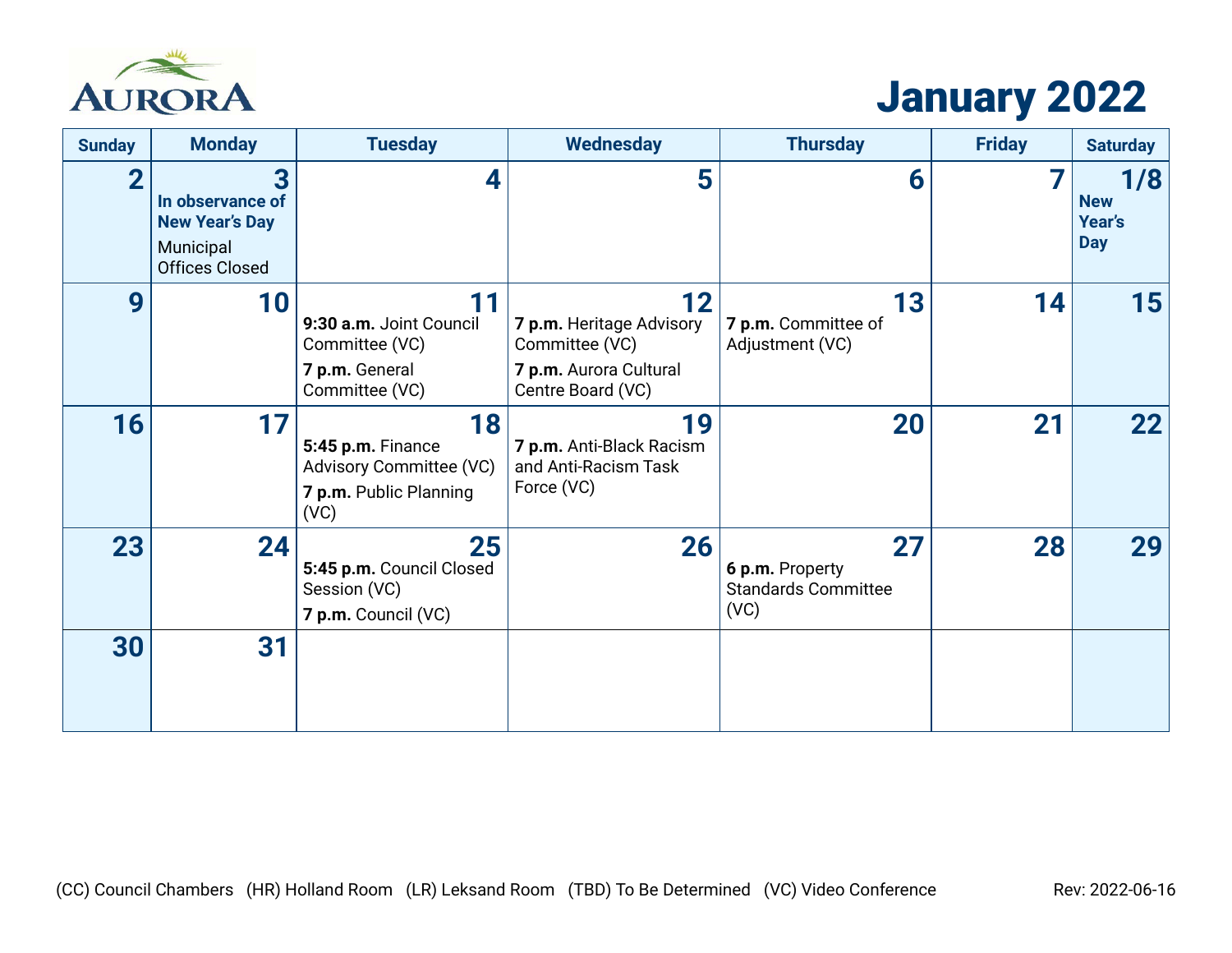

# February 2022

| <b>Sunday</b> | <b>Monday</b>                                                 | <b>Tuesday</b>                                                                             | <b>Wednesday</b>                                                                                                                                                         | <b>Thursday</b>                                             | <b>Friday</b> | <b>Saturday</b>         |
|---------------|---------------------------------------------------------------|--------------------------------------------------------------------------------------------|--------------------------------------------------------------------------------------------------------------------------------------------------------------------------|-------------------------------------------------------------|---------------|-------------------------|
|               |                                                               | 1<br>7 p.m. General<br>Committee (CC)                                                      | $\overline{2}$                                                                                                                                                           | 3                                                           | 4             | $\overline{\mathbf{5}}$ |
| 6             | 7<br>7 p.m. Heritage<br><b>Advisory Committee</b><br>(VC)     | 8<br>5:45 p.m. Finance<br>Advisory Committee (VC)<br>7 p.m. Public Planning<br>(Cancelled) | 9<br>7 p.m. Accessibility<br><b>Advisory Committee (VC)</b>                                                                                                              | 10<br>7 p.m. Committee of<br>Adjustment (VC)                | 11            | 12                      |
| 13            | 14                                                            | 15<br>5:45 p.m. Council Closed<br>Session (CC)<br>7 p.m. General<br>Committee (CC)         | 16<br>7 p.m. Anti-Black Racism<br>and Anti-Racism Task<br>Force (Cancelled)<br>7 p.m. Aurora Cultural<br>Centre Board (VC)<br>7 p.m. Aurora Public<br>Library Board (VC) | 17<br>7 p.m. Community<br><b>Advisory Committee</b><br>(VC) | 18            | 19                      |
| 20            | 21<br><b>Family Day</b><br>Municipal<br><b>Offices Closed</b> | 22<br>7 p.m. Council (CC)                                                                  | 23<br>7 p.m. Environmental<br><b>Advisory Committee (VC)</b>                                                                                                             | 24                                                          | 25            | 26                      |
| 27            | 28                                                            |                                                                                            |                                                                                                                                                                          |                                                             |               |                         |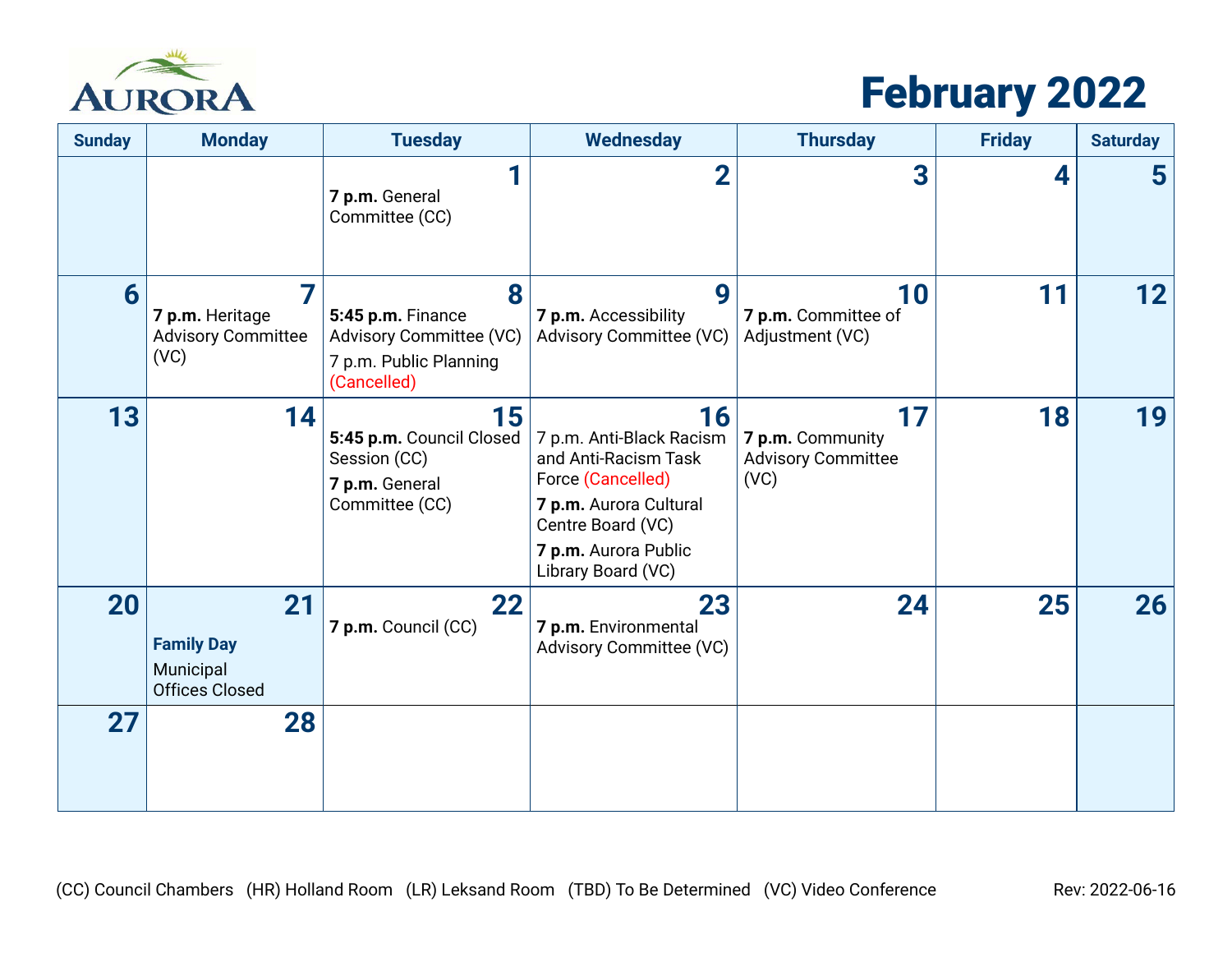

## March 2022

| <b>Sunday</b> | <b>Monday</b>                                                    | <b>Tuesday</b>                                                                                                                 | <b>Wednesday</b>                                                     | <b>Thursday</b>                                                     | <b>Friday</b>                                                  | <b>Saturday</b>         |
|---------------|------------------------------------------------------------------|--------------------------------------------------------------------------------------------------------------------------------|----------------------------------------------------------------------|---------------------------------------------------------------------|----------------------------------------------------------------|-------------------------|
|               |                                                                  | 1<br>9:30 a.m. Joint Council<br>Committee (VC)<br>5:45 p.m. Council Closed<br>Session (CC)<br>7 p.m. General Committee<br>(CC) | $\overline{2}$                                                       | 3                                                                   | 4                                                              | $\overline{\mathbf{5}}$ |
| 6             | 7                                                                | 8<br>5:45 p.m. Finance Advisory<br><b>Committee (Cancelled)</b><br>7 p.m. Public Planning<br>(Cancelled)                       | 9<br>7 p.m. Accessibility<br>Advisory Committee (VC)                 | 10<br>7 p.m. Committee of<br>Adjustment (VC)                        | 11                                                             | 12                      |
| 13            | 14<br><b>School Mid-</b><br><b>Winter Break</b><br><b>Begins</b> | 15                                                                                                                             | 16                                                                   | 17                                                                  | 18<br><b>School Mid-</b><br><b>Winter Break</b><br><b>Ends</b> | 19                      |
| <b>20</b>     | 21                                                               | 22<br>7 p.m. General Committee<br>(CC)                                                                                         | 23<br>7 p.m. Anti-Black<br>Racism and Anti-Racism<br>Task Force (VC) | 24                                                                  | 25                                                             | 26                      |
| 27            | 28                                                               | 29<br>5:45 p.m. Council Closed<br>Session (CC)<br>7 p.m. Council (CC)                                                          | 30                                                                   | 31<br>2 p.m. Mayor's Golf<br><b>Classic Funds</b><br>Committee (VC) |                                                                |                         |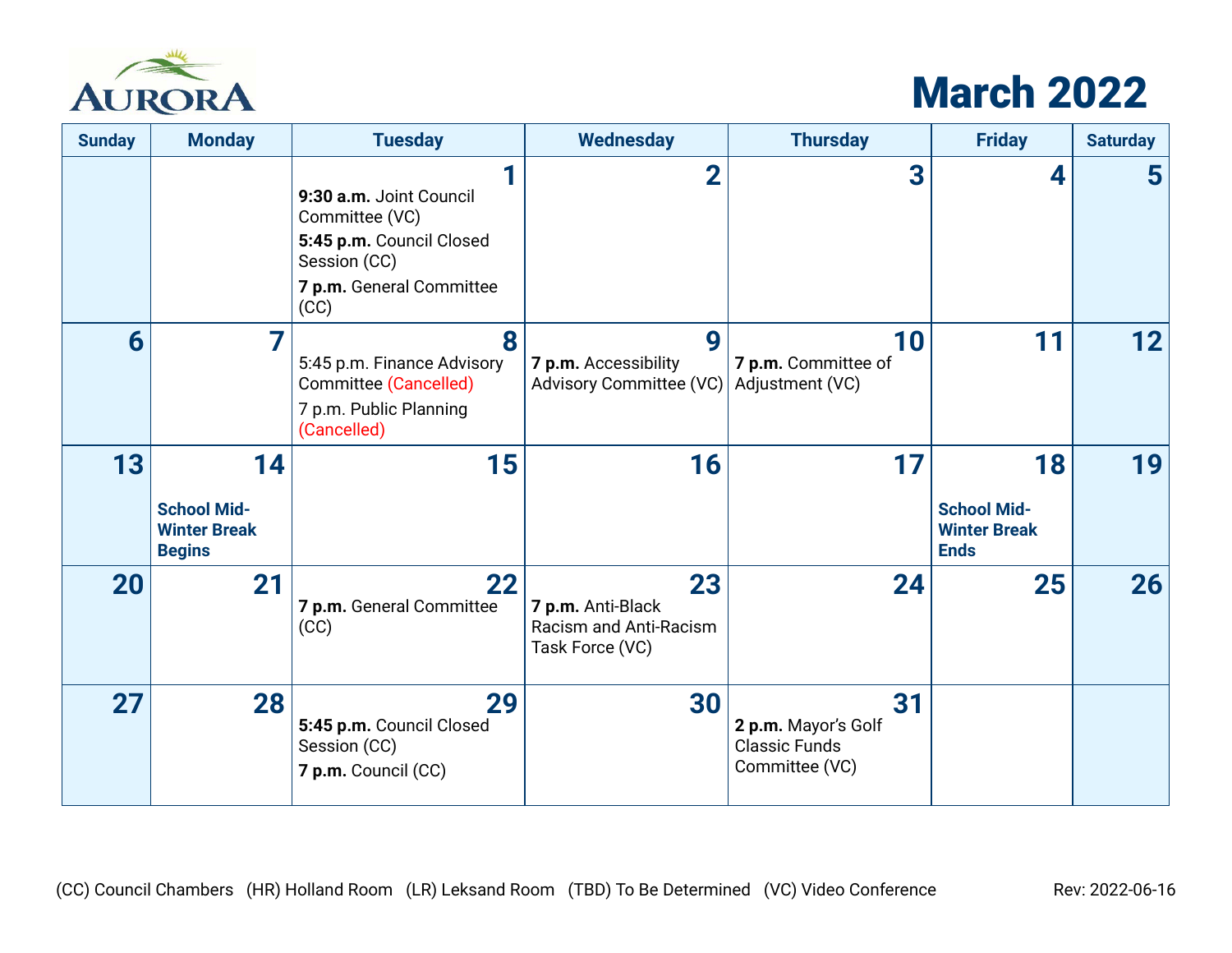

# April 2022

| <b>Sunday</b>                        | <b>Monday</b>                                                                      | <b>Tuesday</b>                                                                                                                                                                | <b>Wednesday</b>                                                                                                                          | <b>Thursday</b>                                                     | <b>Friday</b>                                                  | <b>Saturday</b>                      |
|--------------------------------------|------------------------------------------------------------------------------------|-------------------------------------------------------------------------------------------------------------------------------------------------------------------------------|-------------------------------------------------------------------------------------------------------------------------------------------|---------------------------------------------------------------------|----------------------------------------------------------------|--------------------------------------|
|                                      |                                                                                    |                                                                                                                                                                               |                                                                                                                                           |                                                                     |                                                                |                                      |
| 3                                    | $\boldsymbol{A}$<br>7 p.m. Heritage<br>Advisory<br>Committee (VC)                  | 5<br>5:45 p.m. Council Closed<br>Session (CC)<br>7 p.m. General<br>Committee (CC)                                                                                             | 6                                                                                                                                         | 7                                                                   | 8                                                              | 9                                    |
| 10                                   | 11                                                                                 | 12<br>5:45 p.m. Finance<br><b>Advisory Committee</b><br>(Rescheduled to May 9)<br>7 p.m. Public Planning<br>(CC)                                                              | 13<br>6:30 p.m. Aurora Cultural<br><b>Centre Board (Public</b><br>Meeting) (VC)<br>7 p.m. Accessibility<br><b>Advisory Committee (VC)</b> | 14<br>7 p.m. Committee of<br>Adjustment (VC)                        | 15<br><b>Good Friday</b><br>Municipal<br><b>Offices Closed</b> | 16<br><b>Passover</b><br>(First Day) |
| 17<br><b>Easter</b><br><b>Sunday</b> | 18<br><b>Easter</b><br><b>Monday</b>                                               | 19<br>7 p.m. General<br>Committee (CC)                                                                                                                                        | 20<br>7 p.m. Anti-Black Racism<br>and Anti-Racism Task<br>Force (VC)<br>7 p.m. Aurora Public<br>Library Board (VC)                        | 21<br>7 p.m. Community<br><b>Advisory Committee</b><br>(Cancelled)  | 22                                                             | 23<br><b>Passover</b><br>(Last Day)  |
| 24                                   | 25<br>11 a.m. Community<br><b>Recognition Review</b><br>Advisory<br>Committee (VC) | 26<br>5:45 p.m. Council Closed<br>Session (CC)<br>6 p.m. Special Meeting<br>of Council (Aurora<br><b>Economic Development</b><br>Corporation AGM) (CC)<br>7 p.m. Council (CC) | 27<br>7 p.m. Environmental<br><b>Advisory Committee</b><br>(Rescheduled to May 4)                                                         | 28<br>2 p.m. Mayor's Golf<br><b>Classic Funds</b><br>Committee (VC) | 29                                                             | 30                                   |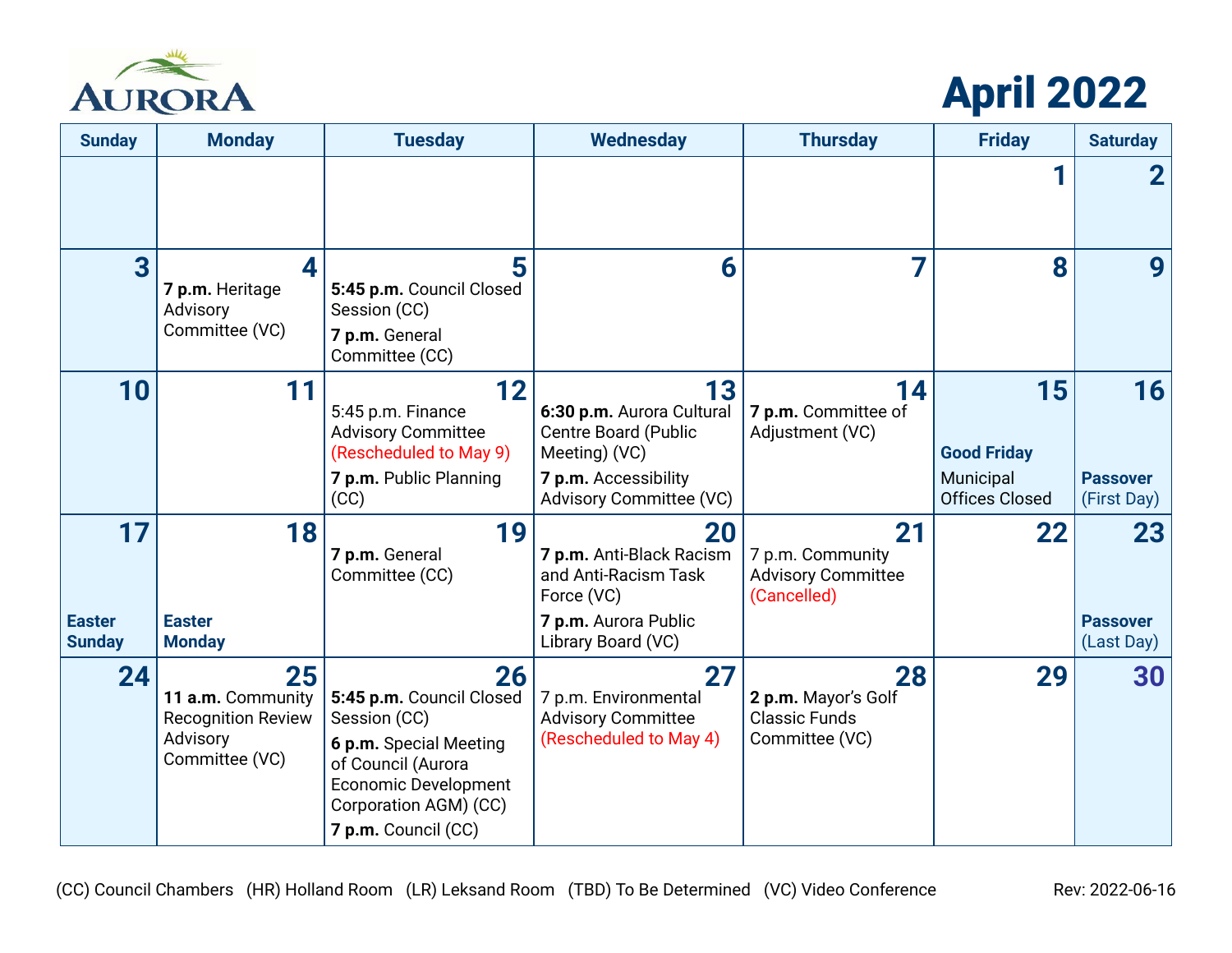

## May 2022

| <b>Sunday</b> | <b>Monday</b>                                                                            | <b>Tuesday</b>                                                                                                                 | <b>Wednesday</b>                                                                                                                 | <b>Thursday</b>                              | <b>Friday</b> | <b>Saturday</b> |
|---------------|------------------------------------------------------------------------------------------|--------------------------------------------------------------------------------------------------------------------------------|----------------------------------------------------------------------------------------------------------------------------------|----------------------------------------------|---------------|-----------------|
|               | $\overline{\mathbf{2}}$<br>7 p.m. Heritage<br><b>Advisory Committee</b><br>(VC)          | 3<br>9:30 a.m. Joint Council<br>Committee (VC)<br>5:45 p.m. Council Closed<br>Session (CC)<br>7 p.m. General<br>Committee (CC) | 4<br>7 p.m. Environmental<br><b>Advisory Committee (VC)</b><br>(Rescheduled from<br>Apr 27)                                      | 5                                            | 6             |                 |
| 8             | 9<br>5:45 p.m. Finance<br><b>Advisory Committee</b><br>(VC) (Rescheduled<br>from Apr 12) | 10<br>5:45 p.m. Finance<br><b>Advisory Committee</b><br>(Cancelled)<br>7 p.m. Public Planning<br>(Cancelled)                   | 11<br>7 p.m. Accessibility<br><b>Advisory Committee (VC)</b><br>7 p.m. Aurora Cultural<br>Centre Board (VC)                      | 12<br>7 p.m. Committee of<br>Adjustment (VC) | 13            | 14              |
| 15            | 16                                                                                       | 17<br>5:45 p.m. Council Closed<br>Session (CC)<br>7 p.m. General<br>Committee (CC)                                             | 18<br>7 p.m. Anti-Black Racism<br>and Anti-Racism Task<br>Force (VC)<br>7 p.m. Aurora Public<br><b>Library Board (Cancelled)</b> | 19                                           | 20            | 21              |
| 22            | 23<br><b>Victoria Day</b><br>Municipal<br><b>Offices Closed</b>                          | 24<br>5:45 p.m. Council Closed<br>Session (CC)<br>7 p.m. Council (CC)                                                          | 25                                                                                                                               | 26                                           | 27            | 28              |
| 29            | 30                                                                                       | 31                                                                                                                             |                                                                                                                                  |                                              |               |                 |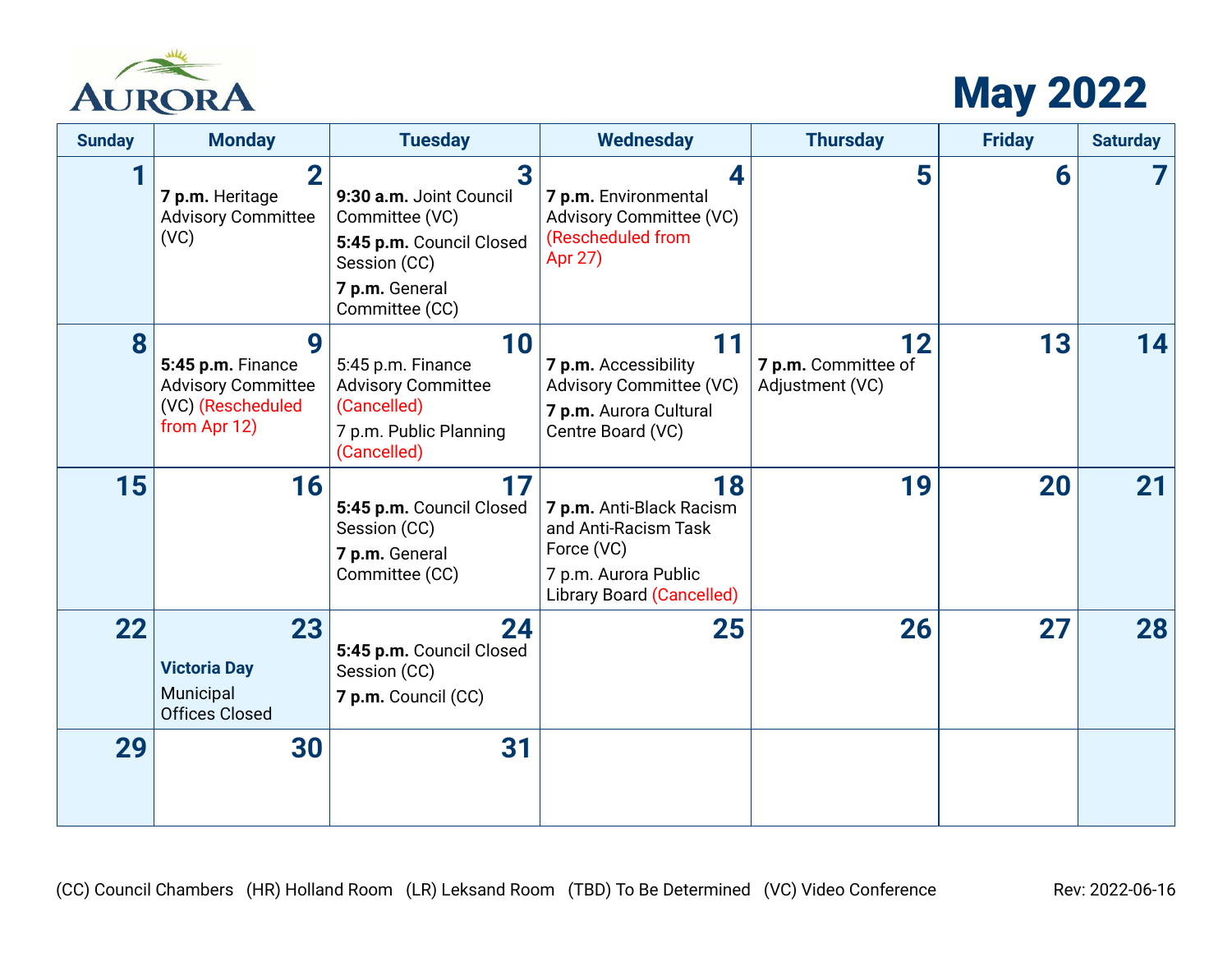

## June 2022

| <b>Sunday</b>   | <b>Monday</b>                                      | <b>Tuesday</b>                                                                                  | <b>Wednesday</b>                                                                                                                                                                                           | <b>Thursday</b>                                                    | <b>Friday</b> | <b>Saturday</b> |
|-----------------|----------------------------------------------------|-------------------------------------------------------------------------------------------------|------------------------------------------------------------------------------------------------------------------------------------------------------------------------------------------------------------|--------------------------------------------------------------------|---------------|-----------------|
|                 |                                                    |                                                                                                 |                                                                                                                                                                                                            | $\overline{2}$<br><b>FCM</b> Conference                            | 3             |                 |
|                 |                                                    |                                                                                                 |                                                                                                                                                                                                            | Regina (and online)                                                | <b>FCM</b>    | <b>FCM</b>      |
| 5<br><b>FCM</b> | 6<br>7 p.m. Heritage<br>Advisory<br>Committee (VC) | 6:15 p.m. Budget<br>Committee (Public<br>Consultation) (CC)<br>7 p.m. General<br>Committee (CC) | 8<br>7 p.m. Accessibility<br><b>Advisory Committee</b><br>(Cancelled)                                                                                                                                      | 9<br>7 p.m. Committee of<br>Adjustment (VC)                        | 10            | 11              |
| 12              | 13                                                 | 14<br>5:45 p.m. Finance<br><b>Advisory Committee (VC)</b><br>7 p.m. Public Planning<br>(CC)     | 15<br>7 p.m. Anti-Black Racism<br>and Anti-Racism Task<br>Force (Cancelled)<br>6:30 p.m. Aurora Cultural<br>Centre Board/7 p.m. AGM<br>(Public Meeting) (VC)<br>7 p.m. Aurora Public<br>Library Board (VC) | 16<br>7 p.m. Community<br><b>Advisory Committee</b><br>(Cancelled) | 17            | 18              |
| 19              | 20                                                 | 21<br>5:45 p.m. Council Closed<br>Session (CC)<br>7 p.m. General<br>Committee (CC)              | 22<br>7 p.m. Environmental<br><b>Advisory Committee (VC)</b>                                                                                                                                               | 23                                                                 | 24            | 25              |
| 26              | 27                                                 | 28<br>6:15 p.m. Audit<br>Committee (CC)<br>7 p.m. Council (CC)                                  | 29<br>6 p.m. Aurora Appeal<br>Tribunal (VC)                                                                                                                                                                | 30                                                                 |               |                 |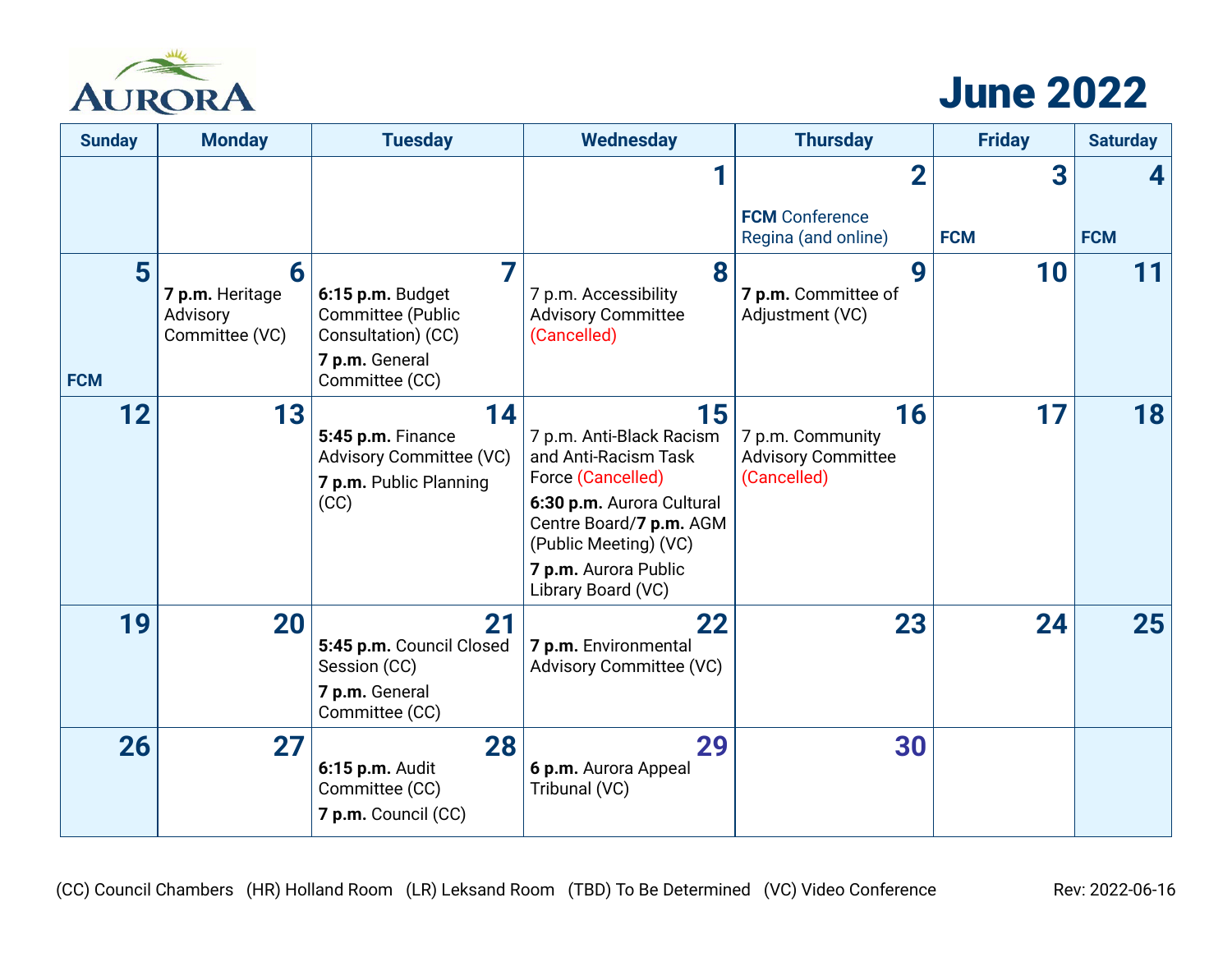

## July 2022

| <b>Sunday</b>  | <b>Monday</b> | <b>Tuesday</b>                                                                                                                             | <b>Wednesday</b>                                   | <b>Thursday</b>                              | <b>Friday</b>                                           | <b>Saturday</b> |
|----------------|---------------|--------------------------------------------------------------------------------------------------------------------------------------------|----------------------------------------------------|----------------------------------------------|---------------------------------------------------------|-----------------|
|                |               |                                                                                                                                            |                                                    |                                              | <b>Canada Day</b><br>Municipal<br><b>Offices Closed</b> | $\mathbf 2$     |
| $\overline{3}$ | 4             | 5<br>9:30 a.m. Joint Council<br>Committee (VC)<br>5:45 p.m. Council<br>Closed Session (if<br>required)<br>7 p.m. General<br>Committee (CC) | 6                                                  | 7                                            | 8                                                       | 9               |
| 10             | 11            | 12<br>5:45 p.m. Council<br>Closed Session (if<br>required)<br>7 p.m. Council (CC)                                                          | 13<br>7 p.m. Aurora Cultural<br>Centre Board (TBD) | 14<br>7 p.m. Committee of<br>Adjustment (VC) | 15                                                      | 16              |
| 17             | 18            | 19                                                                                                                                         | 20                                                 | 21                                           | 22                                                      | 23              |
| 24/31          | 25            | 26                                                                                                                                         | 27                                                 | 28                                           | 29                                                      | 30              |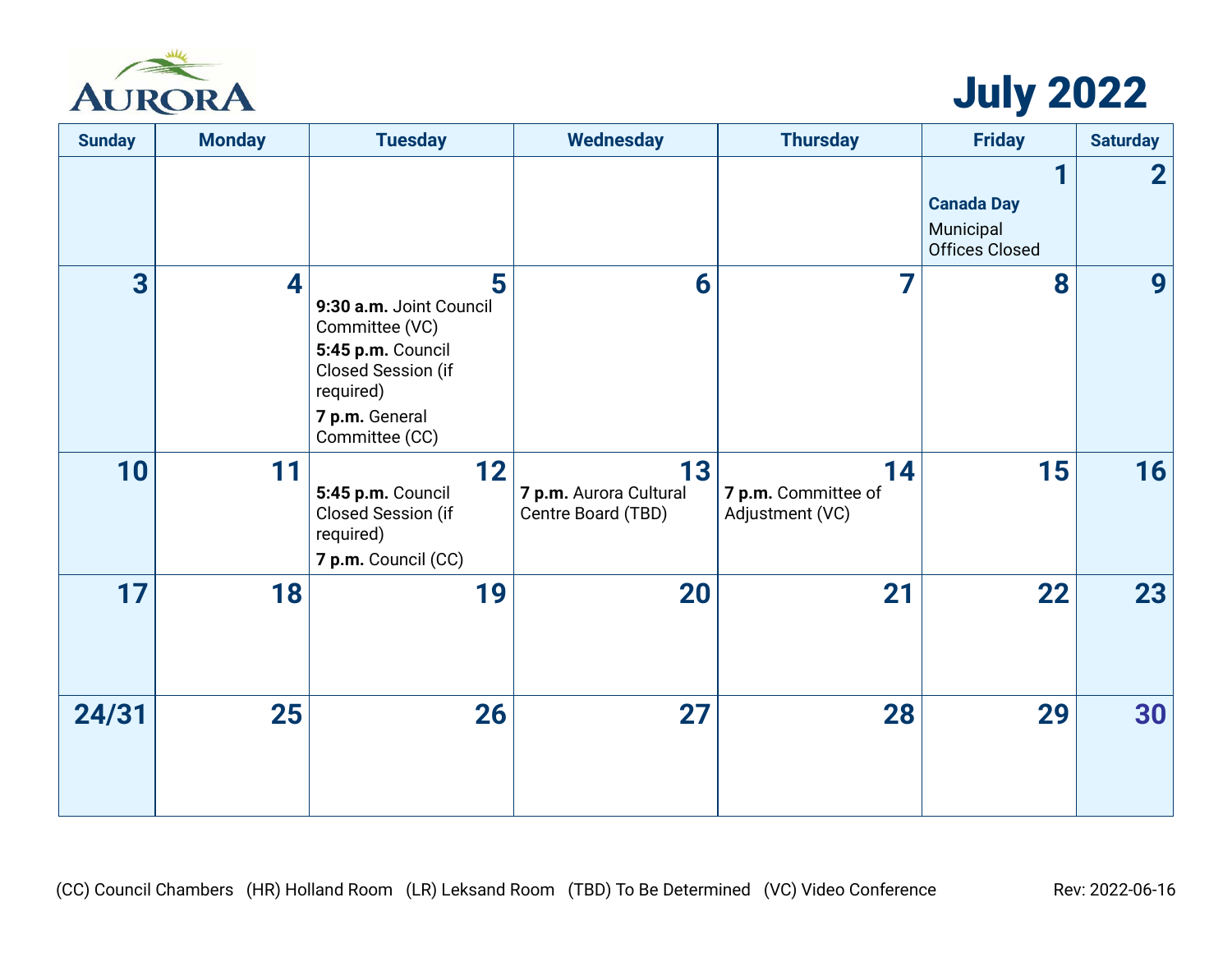

## August 2022

| <b>Sunday</b>                            | <b>Monday</b>                                                   | <b>Tuesday</b>                                                                                                      | <b>Wednesday</b> | <b>Thursday</b>                              | <b>Friday</b> | <b>Saturday</b> |
|------------------------------------------|-----------------------------------------------------------------|---------------------------------------------------------------------------------------------------------------------|------------------|----------------------------------------------|---------------|-----------------|
|                                          | 4<br><b>Civic Holiday</b><br>Municipal<br><b>Offices Closed</b> | $\overline{\mathbf{2}}$<br>5:45 p.m. Council<br>Closed Session (if<br>required)<br>7 p.m. General<br>Committee (CC) | 3                | 4                                            | 5             | 6               |
| 7                                        | 8                                                               | 9<br>5:45 p.m. Council<br>Closed Session (if<br>required)<br>7 p.m. Council (CC)                                    | 10               | 11<br>7 p.m. Committee of<br>Adjustment (VC) | 12            | 13              |
| 14<br><b>AMO</b><br>Conference<br>Ottawa | 15<br><b>AMO</b>                                                | 16<br><b>AMO</b>                                                                                                    | 17<br><b>AMO</b> | 18                                           | 19            | <b>20</b>       |
| 21                                       | 22                                                              | 23                                                                                                                  | 24               | 25                                           | 26            | 27              |
| 28                                       | 29                                                              | 30                                                                                                                  | 31               |                                              |               |                 |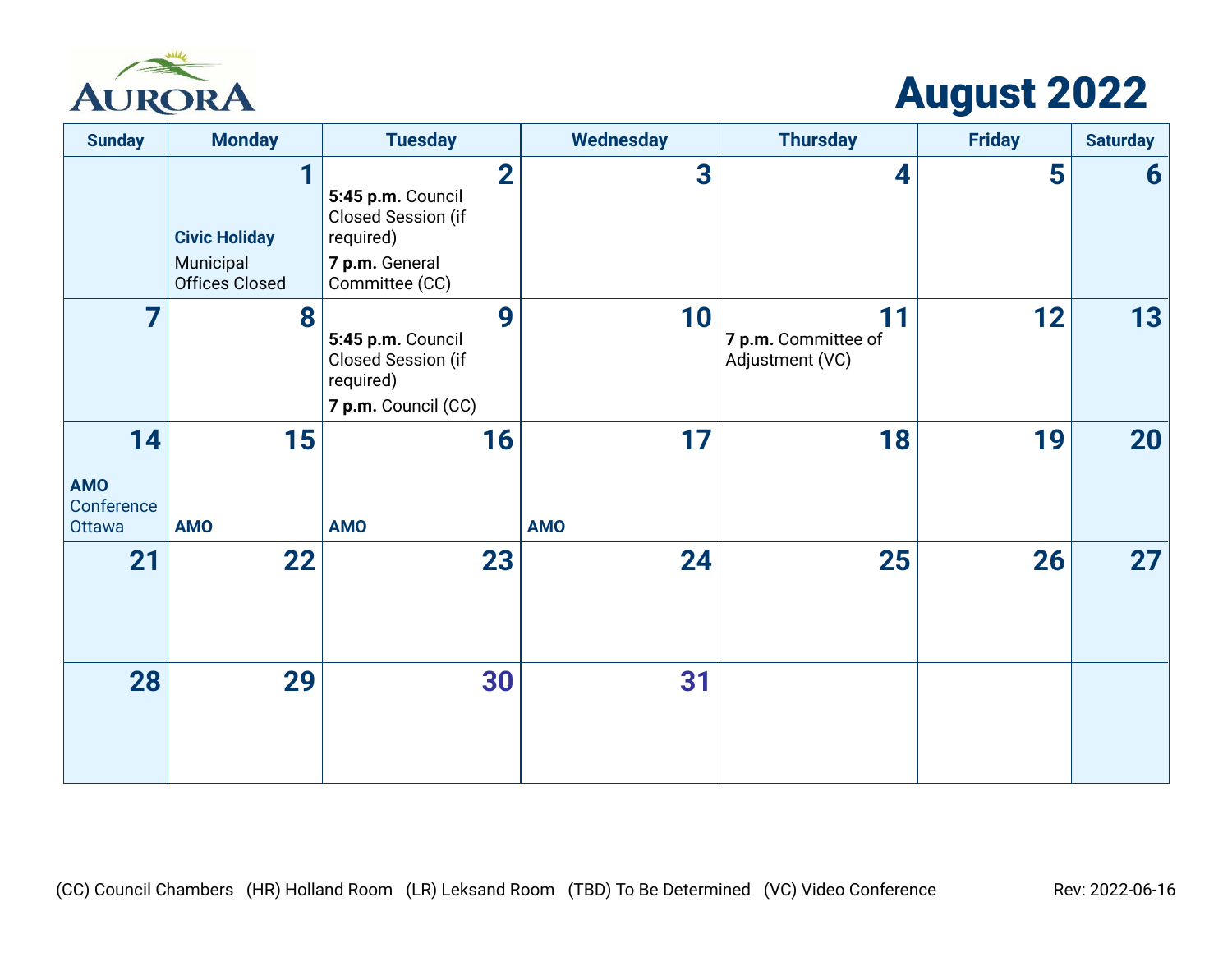

## September 2022

| <b>Sunday</b> | <b>Monday</b>                                                | <b>Tuesday</b>                                                                                 | <b>Wednesday</b>                                                                    | <b>Thursday</b>                             | <b>Friday</b>                                                              | <b>Saturday</b>         |
|---------------|--------------------------------------------------------------|------------------------------------------------------------------------------------------------|-------------------------------------------------------------------------------------|---------------------------------------------|----------------------------------------------------------------------------|-------------------------|
|               |                                                              |                                                                                                |                                                                                     |                                             | $\overline{2}$                                                             | $\overline{\mathbf{3}}$ |
| 4             | 5<br><b>Labour Day</b><br>Municipal<br><b>Offices Closed</b> | 6<br>9:30 a.m. Joint Council<br>Committee (VC)                                                 | 7                                                                                   | 8<br>7 p.m. Committee of<br>Adjustment (VC) | 9                                                                          | 10                      |
| 11            | 12                                                           | 13<br>5:45 p.m. Council<br>Closed Session (if<br>required)<br>7 p.m. General<br>Committee (CC) | 14<br>6:30 p.m. Aurora<br><b>Cultural Centre Board</b><br>(Public Meeting)<br>(TBD) | 15                                          | 16                                                                         | 17                      |
| 18            | 19                                                           | 20<br>5:45 p.m. Council<br>Closed Session (if<br>required)<br>7 p.m. Council (CC)              | 21<br>7 p.m. Aurora Public<br>Library Board (TBD)                                   | 22                                          | 23                                                                         | 24                      |
| 25            | 26<br><b>Rosh Hashanah</b>                                   | 27                                                                                             | 28                                                                                  | 29                                          | 30<br><b>National Day for</b><br><b>Truth and</b><br><b>Reconciliation</b> |                         |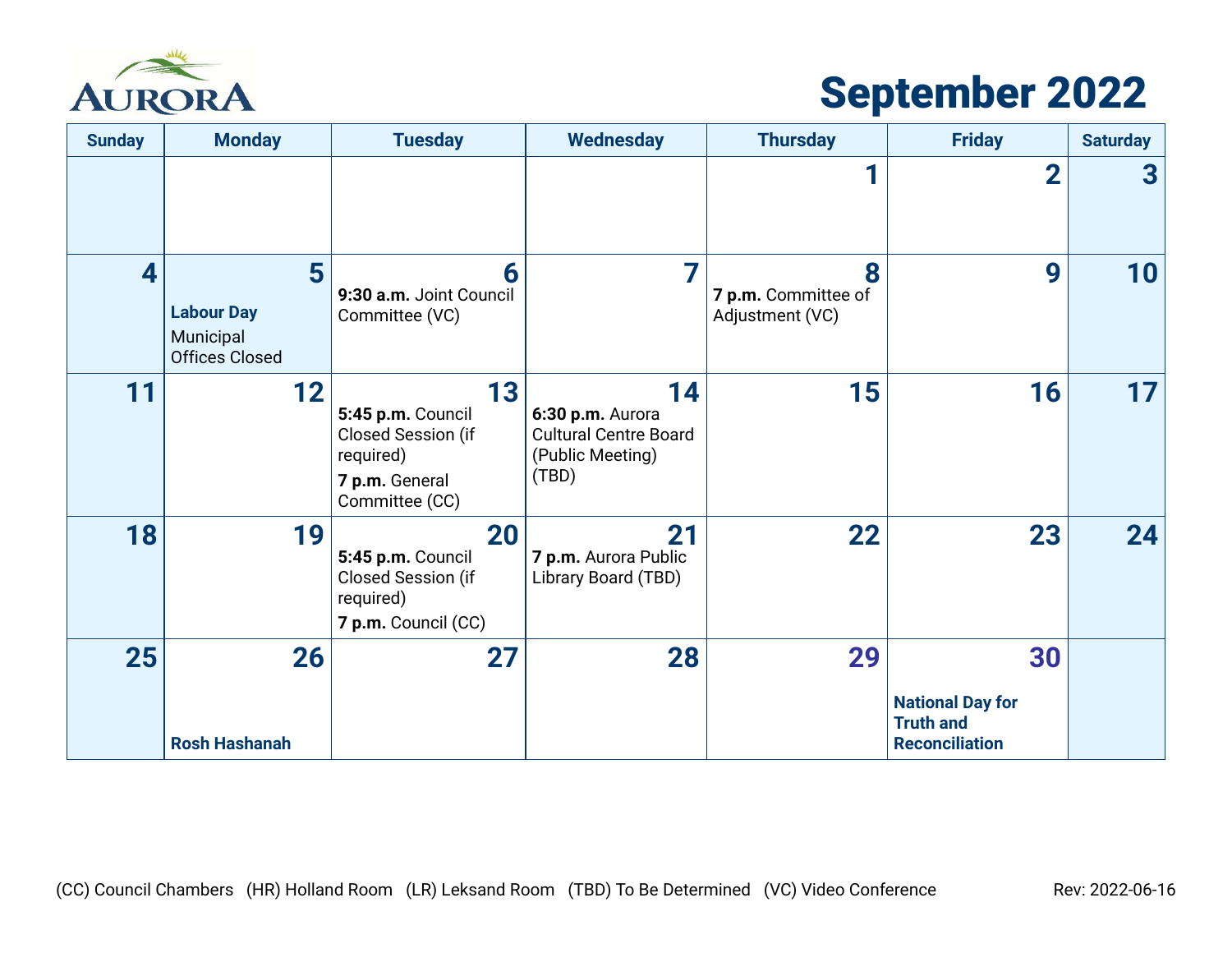

## October 2022

| <b>Sunday</b>  | <b>Monday</b>                                                       | <b>Tuesday</b> | <b>Wednesday</b>                                   | <b>Thursday</b>                              | <b>Friday</b> | <b>Saturday</b> |
|----------------|---------------------------------------------------------------------|----------------|----------------------------------------------------|----------------------------------------------|---------------|-----------------|
| $\overline{2}$ | 3                                                                   | 4              | 5<br><b>Yom Kippur</b>                             | 6                                            | 7             | 1/8             |
| 9              | 10<br><b>Thanksgiving Day</b><br>Municipal<br><b>Offices Closed</b> | 11             | 12<br>7 p.m. Aurora Cultural<br>Centre Board (TBD) | 13<br>7 p.m. Committee of<br>Adjustment (VC) | 14            | 15              |
| 16             | 17                                                                  | 18             | 19<br>7 p.m. Aurora Public<br>Library Board (TBD)  | 20                                           | 21            | <b>22</b>       |
| 23             | 24<br><b>Municipal Election</b><br><b>Voting Day</b>                | 25             | 26                                                 | 27                                           | 28            | 29              |
| 30             | 31                                                                  |                |                                                    |                                              |               |                 |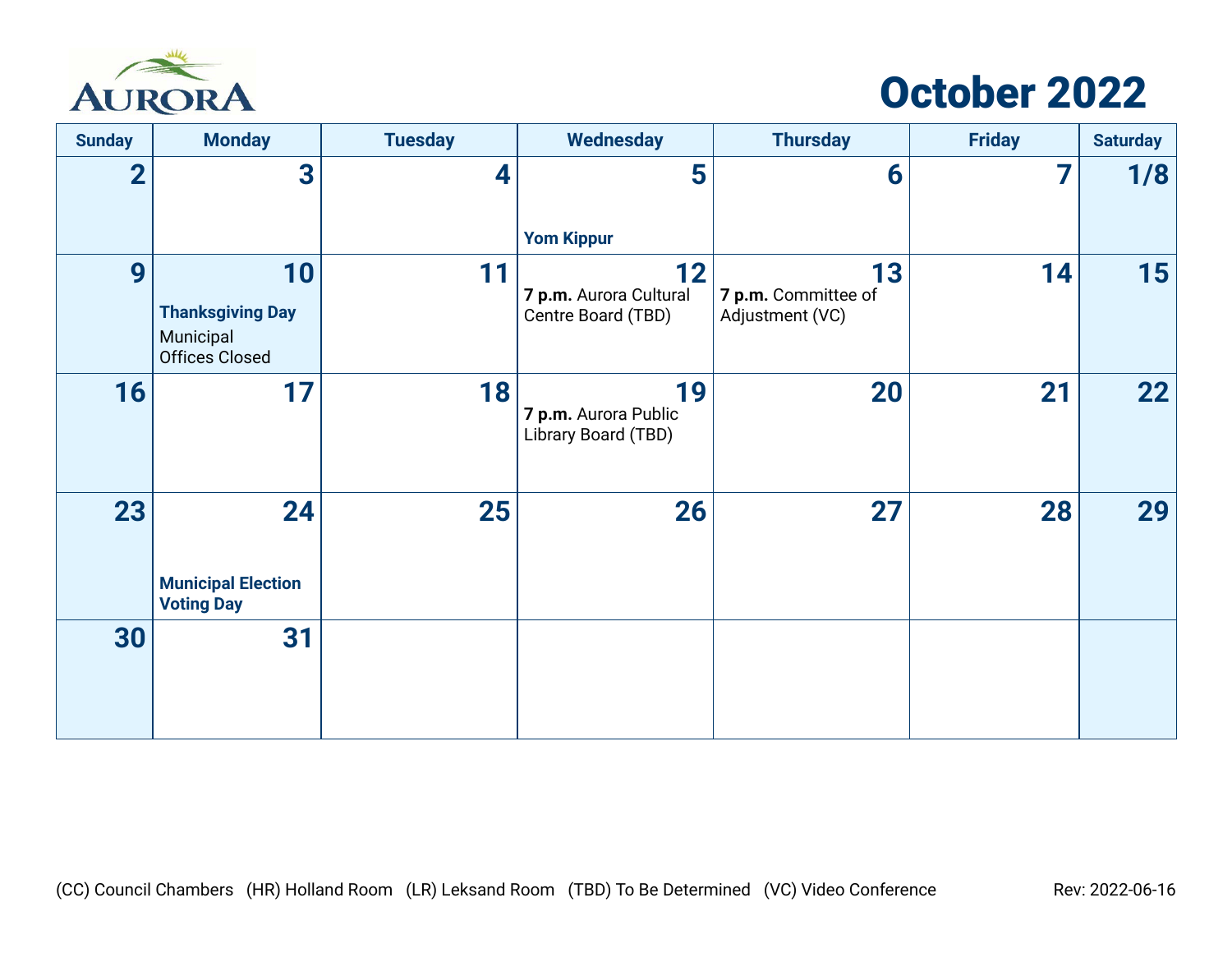

## November 2022

| <b>Sunday</b> | <b>Monday</b> | <b>Tuesday</b>                         | <b>Wednesday</b>                                                                                  | <b>Thursday</b>                              | <b>Friday</b>                   | <b>Saturday</b> |
|---------------|---------------|----------------------------------------|---------------------------------------------------------------------------------------------------|----------------------------------------------|---------------------------------|-----------------|
|               |               | 1                                      | $\overline{2}$                                                                                    | 3                                            | 4                               | $5\phantom{1}$  |
| 6             | 7             | 8<br>7 p.m. Council (CC)               | 9                                                                                                 | 10<br>7 p.m. Committee of<br>Adjustment (VC) | 11<br>Remembrance<br><b>Day</b> | 12              |
| 13            | 14            | 15<br>7 p.m. Council Inaugural<br>(CC) | 16<br>7 p.m. Aurora Cultural<br>Centre Board (TBD)<br>7 p.m. Aurora Public<br>Library Board (TBD) | 17                                           | 18                              | 19              |
| 20            | 21            | 22                                     | 23                                                                                                | 24                                           | 25                              | 26              |
| 27            | 28            | 29                                     | 30                                                                                                |                                              |                                 |                 |